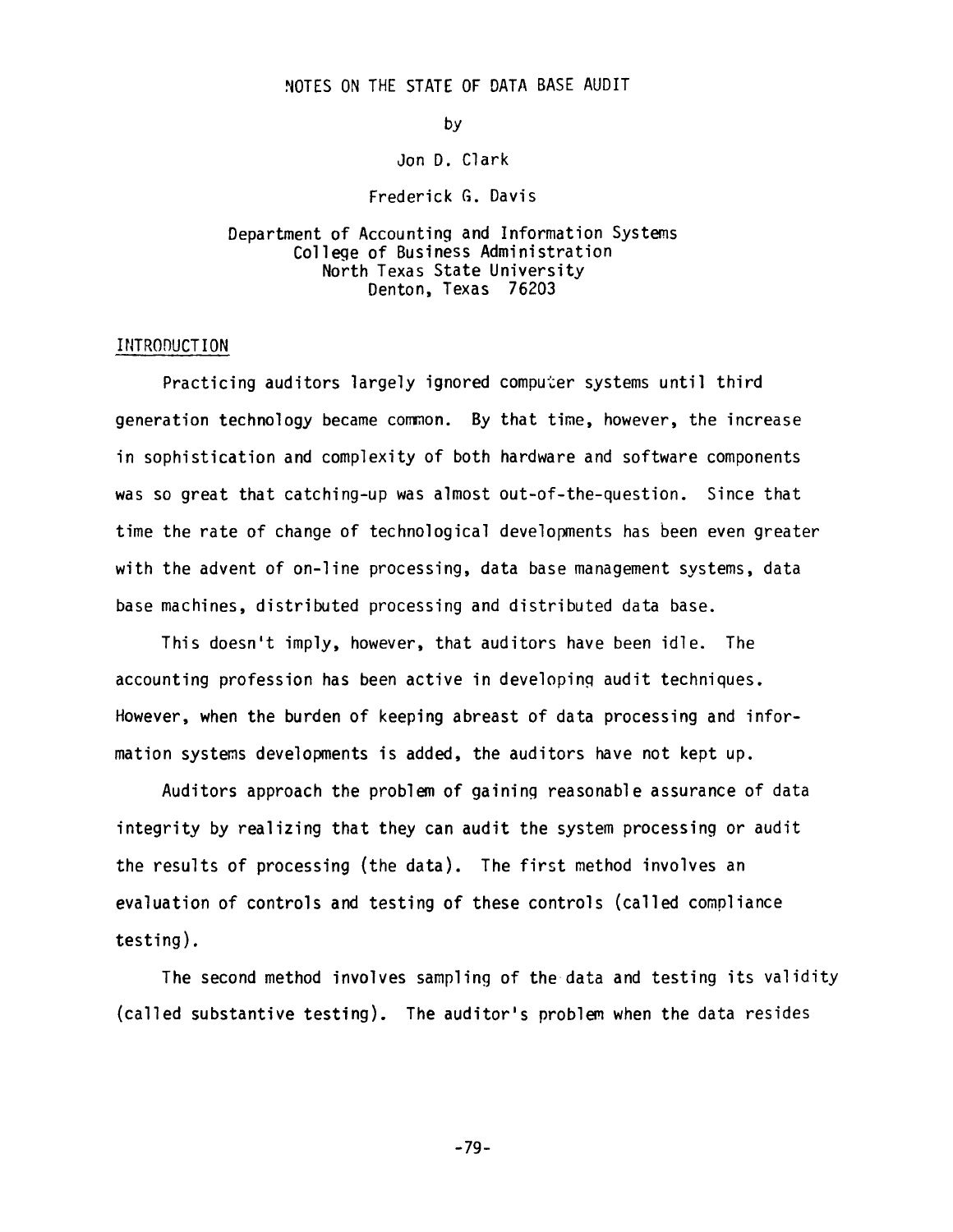in a data base is how to extract the data at one point in time in order to carry out a test.

The two methods are interdependent. The more the auditor can test the controls on the processing of data, the more reliance can be placed on the system and the less testing of data is required. The complexity of data base systems introduces the problems of understanding the controls and devising methods of testing a dynamic system. Further, the methods of testing are likely to require techniques to be designed into the system at the development stage.

The purpose of this paper is to introduce audit problems to the computer science community, catalog techniques suggested and solicit suggestions for further research.

## A SURVEY OF DATA BASE AUDIT TECHNIQUES

The audit techniques to be surveyed will be broken into three general classes: audit around the computer, static auditing, and dynamic auditing. Auditing around the computer essentially ignores the existence of the computer and simply tests manual controls or monitors inputs and outouts for correctness. Some of the techniques of auditing around the computer will exist in a data base environment because the audit is concerned with all controls, those outside the computer as well as those incorporated in procedures within computer processing. Static auditing involves the controls within computer processing but the techniques allow testing only at one point in time. These techniques served the auditor adequately in testing batch update processing. Finally, there exist dynamic audit techniques whose operation allows the auditor to test controls during actual processing and over time. These techniques require substantial

-80-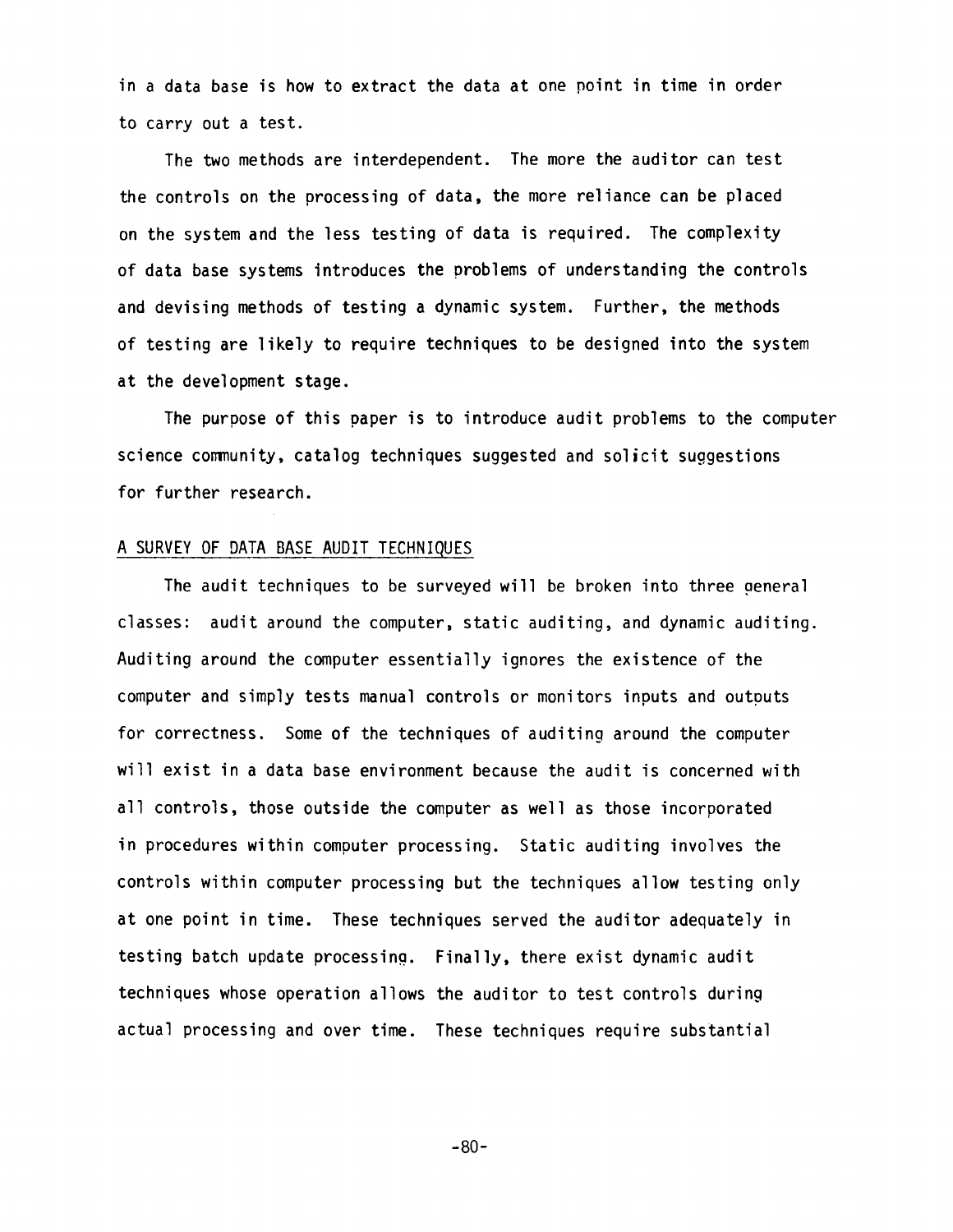knowledge of procedures used, usually must be specified at the design stage and are costly to develop.

Table l contains most audit techniques classified into these three catagories along with a brief explanation of each and several references to the literature. Each class of techniques will be discussed in the following paragraphs.

Auditing around the computer, as far as the data base administrator (DBA) is concerned, is of little importance, since it is difficult to support an activity that largely ignores an interface with the data base. Therefore, the accounting procedures used for this class will not be discussed, although references are provided for readers who wish additional information.

Static audit techniques are of interest here. These must be used off-line or with nonproduction files. Since this class of techniques ignores program-internal procedures, there is no way for the same procedures to recognize transactions or data transfers solely for the purpose of auditing (artificial transactions). Particularly in the case of controlled processing or reprocessing there is a danger of updating files twice; in a production environment this is obviously intolerable. Program code checking and flowchart verification are very costly operationally, but should be done as part of any systems implementation effort, as well as during maintenance and/or modification of systems. Auditor use of log tapes is just beginning to be explored. The magnitude of the data available and the difficulty of selecting and extracting the desired data are posing complex problems. Perhaps the safest technique of this class is the use of generalized audit software, which was very popular several years ago.

-81-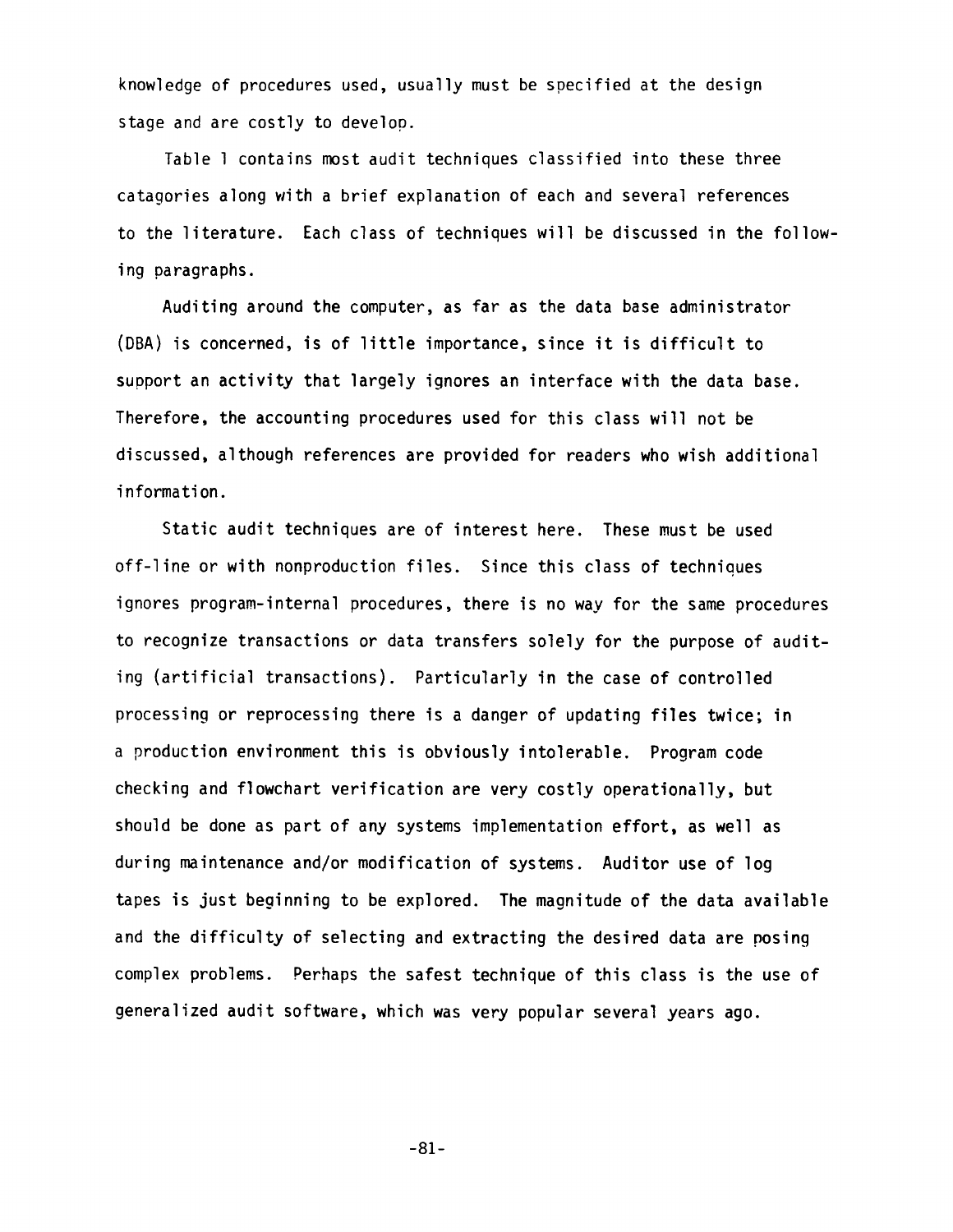# Table 1: Data Base Audit Techniques

|    | Techniques                                  | Characteristics                                                                                                                                                                                                                                                 | References                                                                                                                      |
|----|---------------------------------------------|-----------------------------------------------------------------------------------------------------------------------------------------------------------------------------------------------------------------------------------------------------------------|---------------------------------------------------------------------------------------------------------------------------------|
| Ι. | Audit around the<br>computer                | Both popular and traditional<br>methods of ignoring the<br>computer; input typically<br>monitored and output checked,<br>but no attempt to understand<br>procedures.                                                                                            | 9, 12, 13, 18, 21<br>24, 28, 29, 30, 31<br>32, 35, 36, 39, 40<br>41,42,44,45,50                                                 |
| н. | Static audit<br>techniques                  | This class of techniques also<br>does not attempt to understand<br>computer-internal procedures<br>but does require that the<br>logic of processing be under-<br>stood and the computer is used<br>to assist the auditor.                                       | 9, 10, 11, 12, 13, 15<br>16, 18, 19, 21, 24<br>25, 26, 27, 28, 30<br>31, 32, 35, 36, 39<br>40, 41, 44, 45, 48<br>49,50,51,52,56 |
|    | Test deck                                   | A more general and appropriate<br>term might be "test data."<br>This technique involves sub-<br>mitting artificial data, trans-<br>actions, etc. and monitoring<br>output for expected results.                                                                 | 1,23,34                                                                                                                         |
|    | Concurrent<br>processing                    | Detects known exception<br>conditions and checks for<br>output caused by them.                                                                                                                                                                                  | 46                                                                                                                              |
|    | Parallel<br>simulation                      | Actual data reprocessed using<br>auditor programs, results<br>compared to output from normal<br>processing. Generalized audit<br>software may be used to pre-<br>pare auditor programs.                                                                         | 38                                                                                                                              |
|    | Controlled<br>processing or<br>reprocessing | Used to check for consistency<br>of processing by submitting<br>identical transactions a<br>number of times or those<br>that have already been processed.                                                                                                       | 4                                                                                                                               |
|    | Generalized<br>audit software               | Used primarily for testing of<br>data files (substantive testing);<br>not for testing of processing.<br>Involves a set of subroutines to<br>extract and print data values at<br>one point in time. Most software<br>is not designed to interact with<br>a DBMS. | 2,5,8,14,33<br>37,43,45,47<br>49,55                                                                                             |

 $\sim$   $\sim$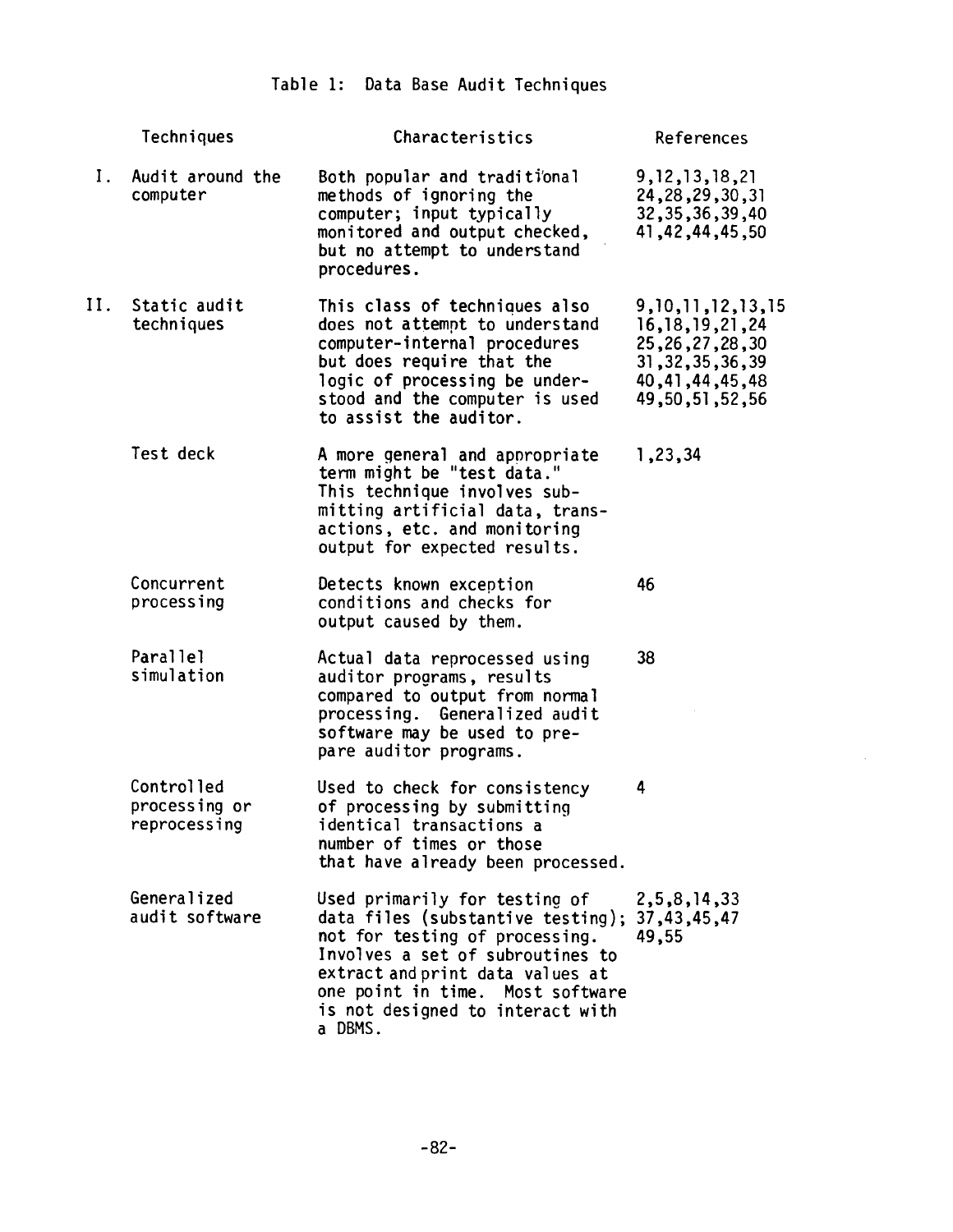|      | Techniques                           | Characteristics                                                                                                                                                                                                                 | <b>References</b>                                                                                                     |
|------|--------------------------------------|---------------------------------------------------------------------------------------------------------------------------------------------------------------------------------------------------------------------------------|-----------------------------------------------------------------------------------------------------------------------|
|      | Program code<br>checking             | Examination in detail of all<br>processing logic, requiring a<br>great deal of expertise both<br>in the computer language and<br>the application.                                                                               | 3                                                                                                                     |
|      | Flowchart<br>verification            | Similar to program code<br>checking, but done at the<br>flowchart level and, thus,<br>is less time consuming.                                                                                                                   | 19                                                                                                                    |
|      | Custom-designed<br>computer programs | Audit software written for a<br>specific computer/application<br>combination. Although effi-<br>cient once written, may impede<br>maintenance and/or modification<br>of applications.                                           | 6,46                                                                                                                  |
| III. | Dynamic audit<br>techniques          | This class of techniques re-<br>quires some degree of under-<br>standing of the program-internal<br>procedures and therefore tends<br>to be much more complex and<br>less general-purpose than the<br>other techniques covered. | 7, 9, 10, 11, 12, 13<br>15, 17, 18, 19, 21<br>24, 27, 28, 29, 30<br>31, 32, 36, 40, 41<br>44, 45, 50, 51, 53<br>55,56 |
|      | Integrated test<br>facility          | Operates using existing proce-<br>dures but on artificial files<br>and inputs or those physically<br>segregated from normal opera-<br>tions, thus referred to as<br>"minicompany" or "dummy company"<br>procedure.              | 11,22,57                                                                                                              |
|      | Tagging and<br>tracing               | Typically involves marked real<br>data whose progress can be<br>traced through the programmed<br>procedures. May require changes<br>in processing logic.                                                                        | 11,57                                                                                                                 |
|      | Mapping                              | Monitors use of program-internal<br>logic for excessive and/or rare<br>use, either of which may indicate<br>unfriendly or incorrect prodecures.                                                                                 | 51                                                                                                                    |
|      | Audit hooks                          | Modules written into programs<br>which allow the auditor to<br>extract transactions during<br>actual processing and write<br>them to an audit file for<br>subsequent testing.                                                   | 9,50                                                                                                                  |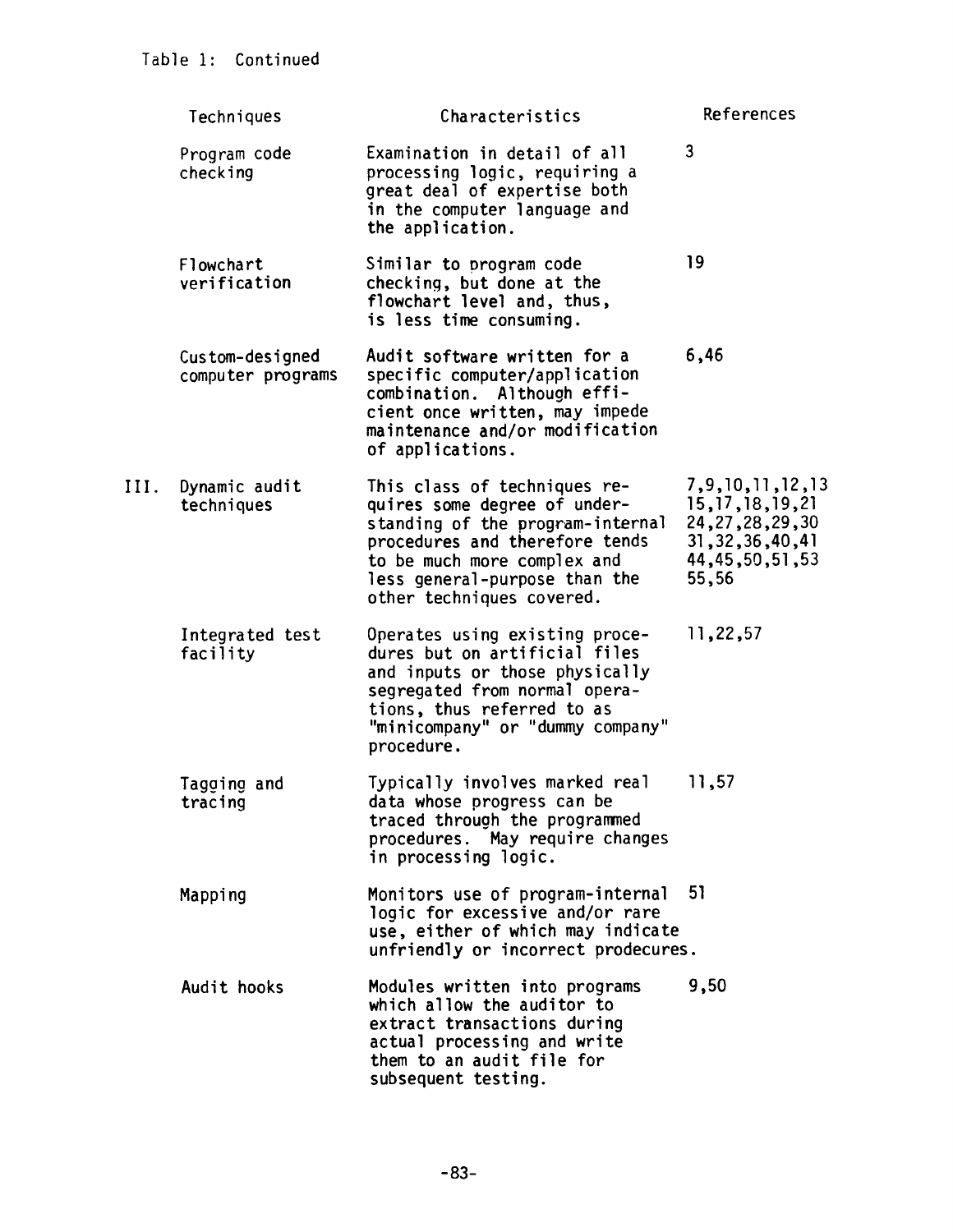| Techniques          | Characteristics                                                                                                                                              | References |
|---------------------|--------------------------------------------------------------------------------------------------------------------------------------------------------------|------------|
| Use of log<br>tapes | Retention of transaction logs<br>created by the system for<br>rollback and recovery. Auditor<br>extracts selected information<br>for evaluation and testing. | 20,54      |

 $\sim$   $\sim$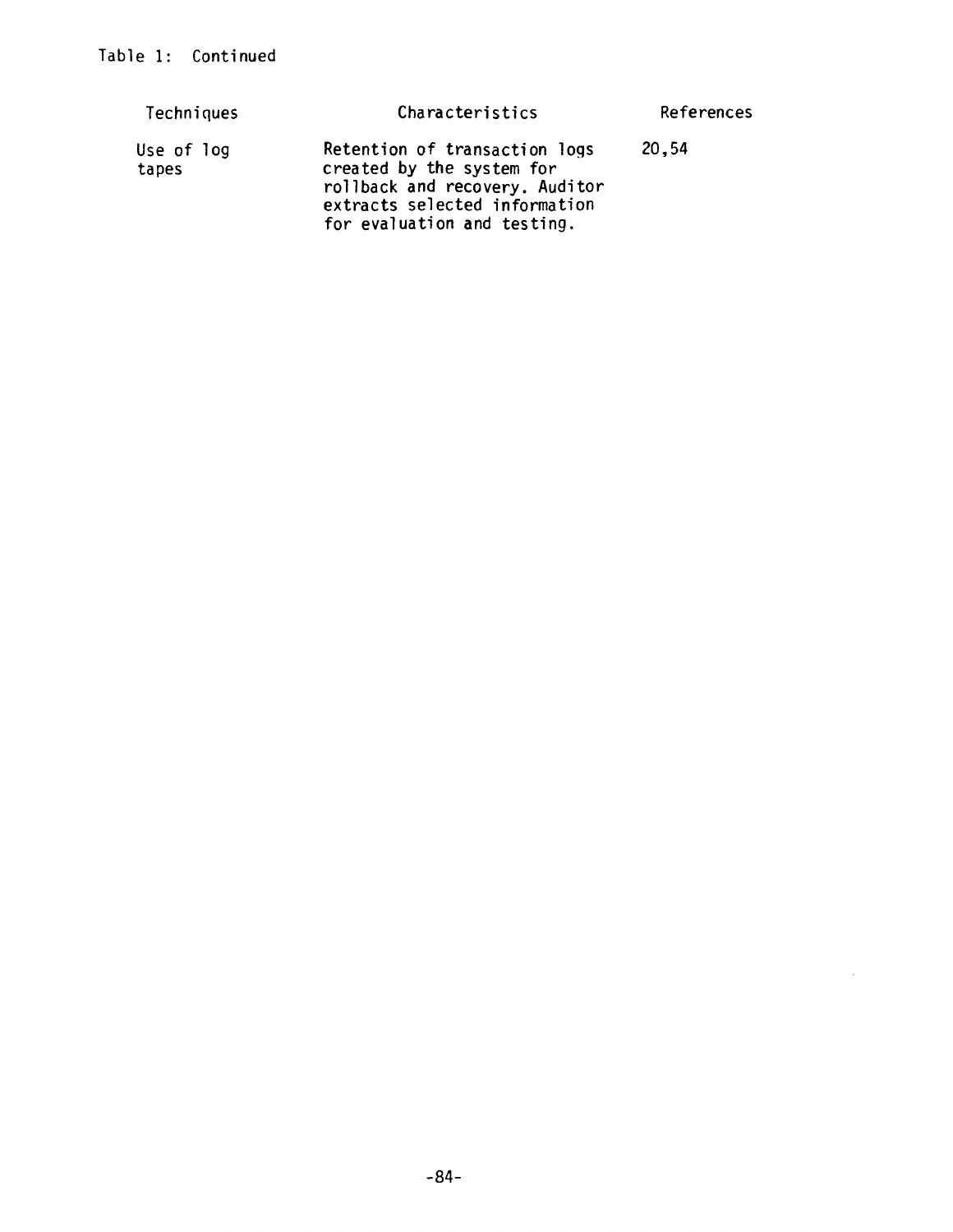Actually this is an audit aid whose sampling and retrieval capabilities are controlled by the auditor -- in a sense, a decision-support system. The difficulty that this technique causes is the interface problem, because of the existence of such a wide variety of system software (including operating systems and DBMSs).

Dynamic auditing requires a rather extensive understanding, although not a complete understanding, of the program-internal procedures; therefore, this class of techniques tends to be costly to either design and/or execute. The integrated test facility and audit hooks require a great deal of system design forethought, but if invoked during regular production time may be quite reasonable from an execution-cost point of view. Tagging and tracing requires forethought during system design and, additionally, may be costly to execute, particularly if artificial transactions must be backed out of the system. Mapping is a very reasonable cost technique that may be executed during low system-use hours, although it may not tell the auditor as much about the systems operation.

## DATA BASE AUDIT POTENTIALS

The data base audit picture is obscure, to say the least; many secondand third-generation techniques being applied to advanced systems, particularly data base systems, are achieving inadequate results. There is some hope, however. Three proposals are made here, each of which must be evaluated prior to application in specific cases.

One possibility, at least with regard to program validation, is the use of certified software. Primarily a concept for commercial software, whether system software or application packages, the certification might be given by an independent body capable of extensive software testing.

-85-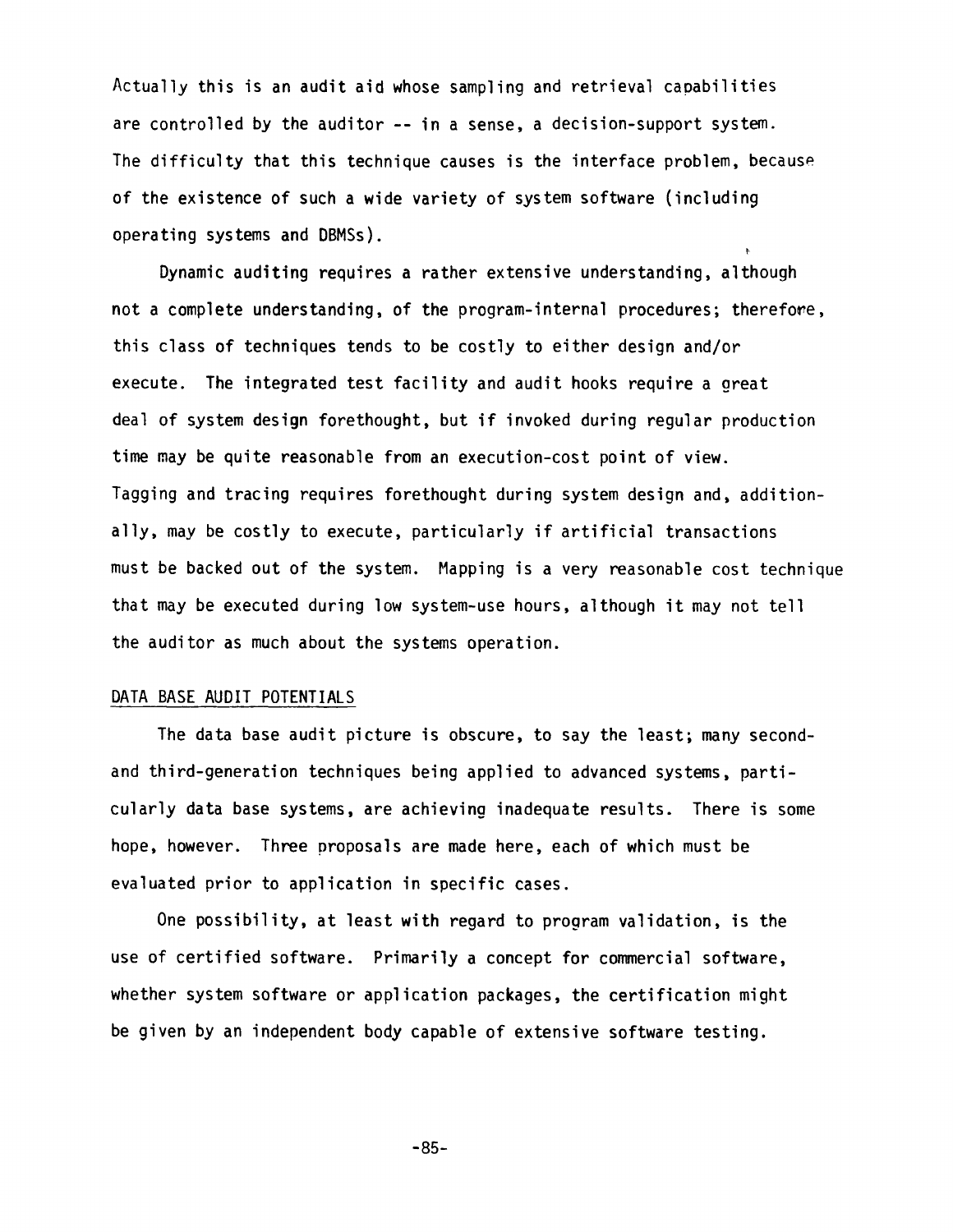Certification would, to a considerable extent, relieve the burden of EDP auditors in the area of software validity. Obviously, custom systems would be nearly impossible, or prohibitive in cost, to certify if they were submitted for independent testing.

A second possibility is a standardized "audit window," a window through which the data base could be queried or sampled. Insofar as we have both standardized (principally the DBTG's DBMS) and special purpose data base systems, this concept would only likely be applied to the DBTG standardized system. By defining a specific subschema for all data to be audited, generalized packages of extensive capability but reasonable cost could be provided to DBMS users.

A third possibility is the use of techniques derived from artificial intelligence for audit purposes; there is a large body of theory available that needs only to be applied to new problems. Pattern recognition, for example, could be applied to many currently collected performance parameters to detect unusual events that indicate either the possibility of error or fraud.

To be sure, there are many other evolving technologies having audit potential in the data base area (for example, data base machine and fuzzy set theory). Here we have suggested just a few.

## SUMMARY OF DATA BASE AUDIT

This paper classified data base audit techniques. In addition to discussing many techniques, a few relatively unexplored "audit potentials" were offered. An important point to be made here is that audit methodologies must be identified and considered prior to data base design and implementation, to avoid redesign and modification costs or the possibility of

-86-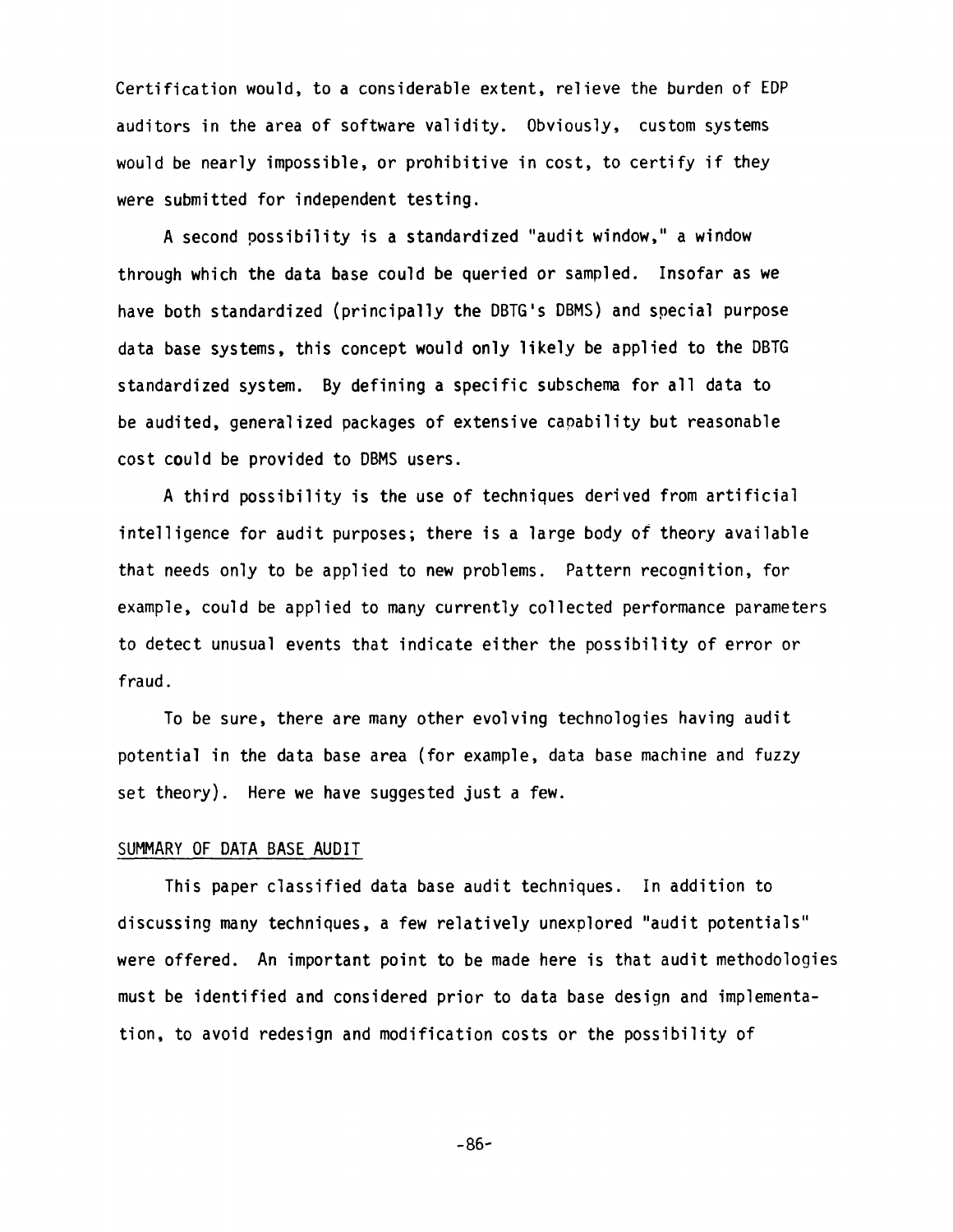incurring an audit premium resulting from an intractible data base system. The DBA is best advised to consult directly with the firm's internal and external auditors for developing audit specifications for all data base systems. The audit problem is not too different from the problems of system testing and on-going maintenance testing. Hopefully the computer science community can contribute to the resolution of the auditors needs by suggesting techniques and additional areas of potential research.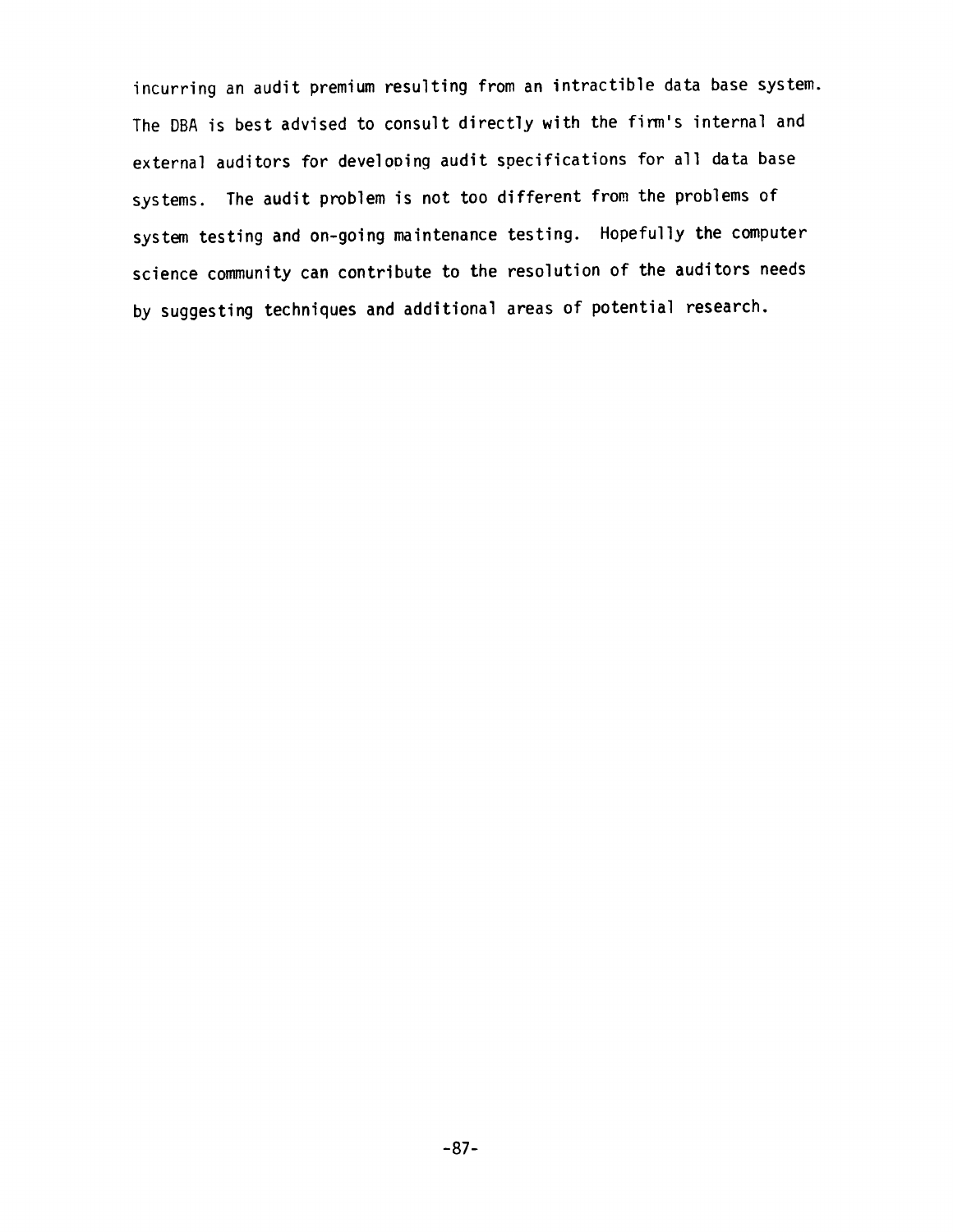## REFERENCES

- I. D. L. Adams, "A Survey of Test Data Generators," EDPACS (April 1973), pp 5-9.
- 2. "Alternatives to Computer Audit Software," Journal of Accountancy (November 1975), pp 54-57.
- 3. "Audit Review of Program Code-l," EDPACS (August 1975), pp I-5.
- 4. "Audit Software--DYL--250 and DYL--260," EDPACS (July 1974), pp 7-1l.
- . \_\_\_\_\_\_\_\_\_\_\_\_\_ "Audit Software Requirements," <u>EDPACS</u> (November 1973), pp 14-16.
- . "Audit Uses of SMF Reporting and Analysis Software," EDPACS  $(Apri1 1977)$ , pp $H1$ , 16.
- . "System & Audit Aspects of the Data Dictionary," EDPACS (May 1976), pp 1-14.
- 8. Donald L. Adams and John F. Mullarkey, "A Survey of Audit Software," Journal of Accountancy (September 1972), pp 39-66.
- $9.$ AICPA, Management Control and Audit of Advanced EDP Systems (New York,  $1977$ .
- lO. AICPA, The Auditor's Study and Evaluation of Internal Control in EDP Systems (New York, 1977).
- II. AICPA Computer Auditing Subcommittee's Auditing Advanced EDP Systems Task Force, "Advanced EDP Systems and the Auditor's Concern," Journal of Accountancy (January 1975), pp 66-73.
- 12. Brandt Allen, "The Biggest Computer Frauds: Lessons for CPAs," Journal of Accountancy (May 1977), pp 52-62.
- 13. Ina D. Banks, "Internal Control of On-Line and Real-Time Computer Systems," Management Accounting (June 1977), pp 28-30, 40.
- 14. L. A. Bjork, Jr., "Generalized Audit Trail Requirements and Concepts for Data Base Applications," IBM Systems Journal (1975), 3, 4, pp 229-245.
- 15. David C. Burns and James K. Loebbeck, "Internal Control Evaluation: How the Computer Can Help," Journal of Accountancy (August 1975), pp 60-70.
- 16. R. G. Canning,"The 'Data Administrator' Function," EDP Analyzer (November 1972).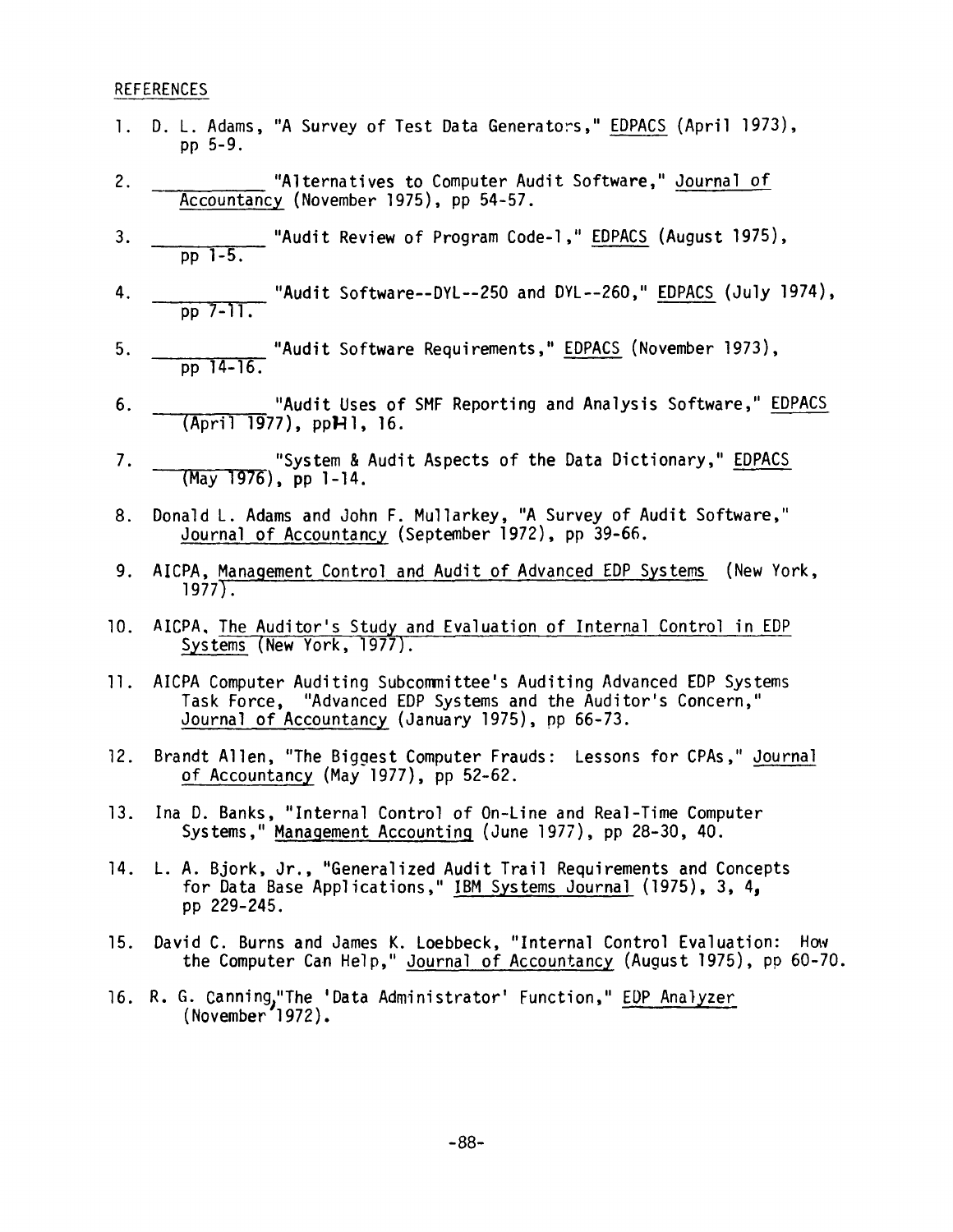- $17.$ "The 'Data Dictionary/Directory Function" EDP Analyzer (November 1974).
- 18. "The Importance of EDP Audit and Control," EDP Analyzer (June 1977).
- 19. "The Internal Auditor and the Computer," EDP Analyzer (March" 1975).
- 20. "Recovery in Data Base Systems," EDP Analyzer (November 1976).
- 21. James I. Cash, Jr., Andrew D. Bailey, Jr., and Andrew B. Whinston, "A Survey of Techniques for Auditing EDP-Based Accounting Information Systems," Accounting Review (October 1977), pp 813-842.
- 22. Barry R. Chaiken and William E. Perry, "ITF -- A Promising Computer Audit Technique," <u>Journal of Accountancy</u> (February 1973), pp 74-78.
- 23. A. D. Chambers, "Audit Test Packs and Computer Audit Programs," The Computer Journal (1975) 18, 2, pp 98-I01.
- 24 James R. Davis, "EDP Control Means Total Control," Management Accounting (January 1977), pp 41-44, 47.
- 25 Leonard H. Fine, "Data Base: The Role of the Auditor," The South African Chartered Accountant (December 1977), pp 409-412.
- 26 G.A.O., Auditing Computer-Based Systems, U.S. General Accounting Office, 1979, 15 pages.
- $27.$ Bruce M. Greenwald and Gary Oberlander, "IRS Audits of EDP Systems," Management Accounting (April 1975), pp 13-15.
- 28 John M. Horne, "EDP Controls to Check Fraud," Management Accounting (October 1974), pp 43-46.
- 29 Geoff Horwitz, "Needed: A Computer Audit Philosophy," Journal of Accountancy (April 1976), pp 69-72.
- 30 E. G. Jancurra, Audit & Control of Computer Systems (New York: Petrocelli 1974).
- 31 E. G. Jancurra, ed., Computers: Auditing and Control (New York: Petrocelli Charter, 1977).
- 32 E. G. Jancurra, "Technical Proficiency for Auditing Computer Processed Accounting Records," Journal of Accountancy (October 1975), pp 46-59.
- 33 A. Milton Jenkins and Ron Weber, "Using DBMS Software as an Audit Tool: The Issue of Independence," Journal of Accountancy (April 1976), pp 67-69.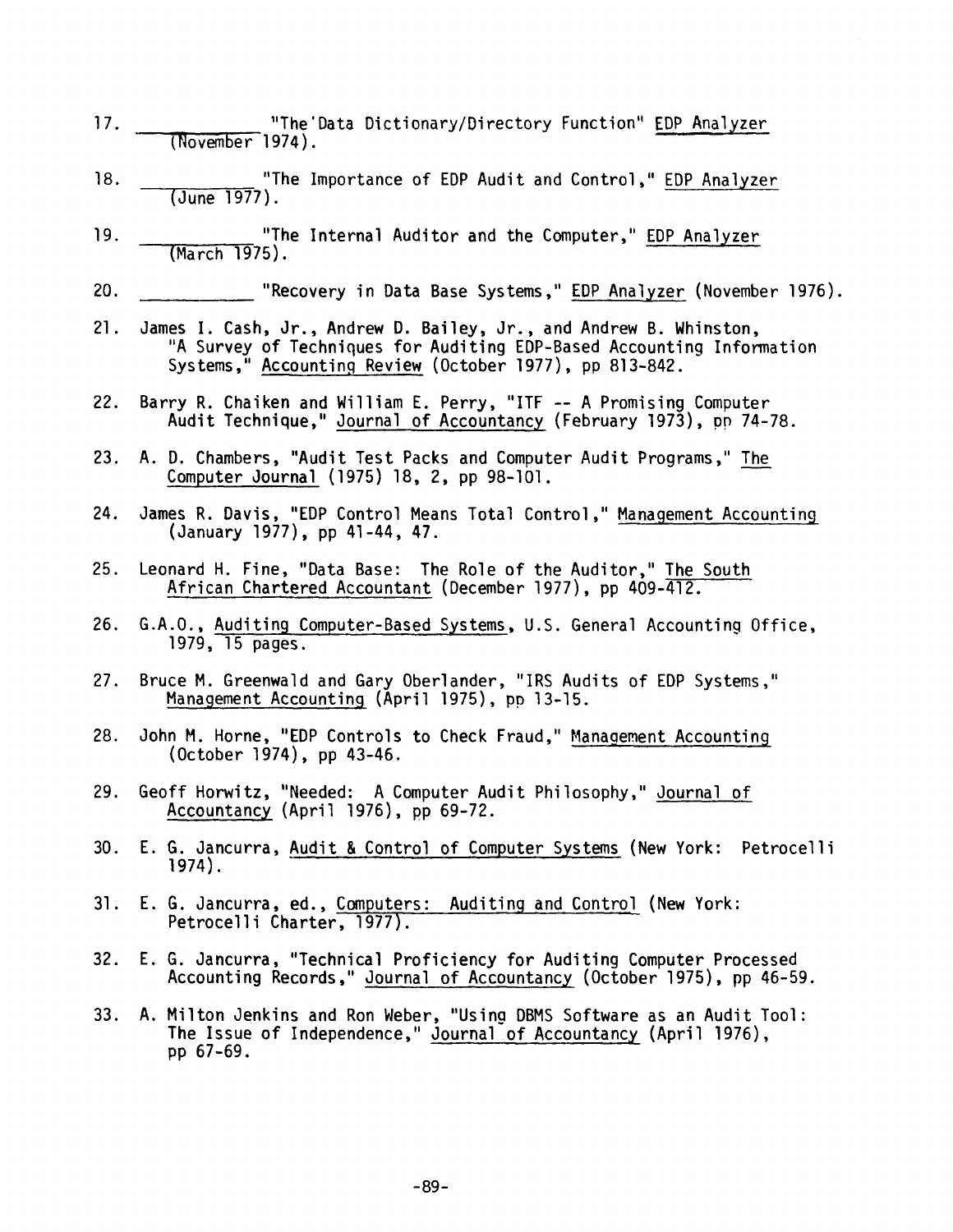- 34. Gene H. Kiefer, "Systems Auditing with Test Decks," Management Accounting (June 1972), pp 14-18.
- 35. J. Gregory Kunkel, "Continuous Auditing by Exception," Management Accountin9 (July 1974), pp 45-48.
- 36. E. B. Levine, "Auditing Requirements for Advanced Systems," Journal of Accountancy (March 1974), pp 74-76.
- 37. Charles R. Litecky and Ron Weber, "The Demise of Generalized Audit Software Packages," Journal of Accountancy (November 1974), pp 45-48.
- 38. W. C. Mair, K. W. Davis, and D. R. Wood, "Parallel Simulation -- A Technique for Effective Verification of Computer Programs," EDPACS (April 1975).
- 39. Edward M. Milko, "Auditing Through the Computer or Around?" Management Accounting (August 1970), pp  $45-48$ .
- 40. William E. Perry and Henry C. Warner, "Systems Auditability: Friend or Foe?" Journal of Accountancy (February 1978), pp 52-60.
- 41. W. Thomas Porter, EDP Controls and Auditing (Belmont, California: Wadsworth, 1974).
- 42. Robert Randall, "Computer Fraud: A Growing Problem," Management Accounting (April 1978), pp 61-64.
- 43. Hal J. Reneau, "Auditing in a Data Base Environment," Journal of Accountancy (December 1977), pp 59-65.
- 44. Larry E. Rittenberg and Gordon B. Davis, "The Roles of Internal and External Auditors in Auditing EDP Systems," Journal of Accountancy (December 1977), pp 51-58.
- 45. George H. Rittersbach and Stephen D. Harlan, Jr., "Auditing Advanced Systems," Journal of Accountancy (June 1974), pp 83-85.
- 46. Carol A. Schaller, "Auditing and Job Accounting Data," Journal of Accountancy (May 1976), pp 36-42.
- 47. William J. Schroeder, "Memo on Installing a Data Base System," Journal of Accountancy (February 1974), pp 81-82.
- 48. George M. Scott, "Auditing Data Base," CA Magazine (October 1978), pp 52-\$9.
- 49. Clarence O. Smith and Geraldine J. Jasper, "Using the Computer in Audit Work," International Accountant (October 1973), pp 8-12.
- 50. Stanford Research Institute, Systems Auditibility & Control Study, Vols. I, 2, and 3 (Altamonte Springs, Florida: Institute of Internal Auditors, 1977).